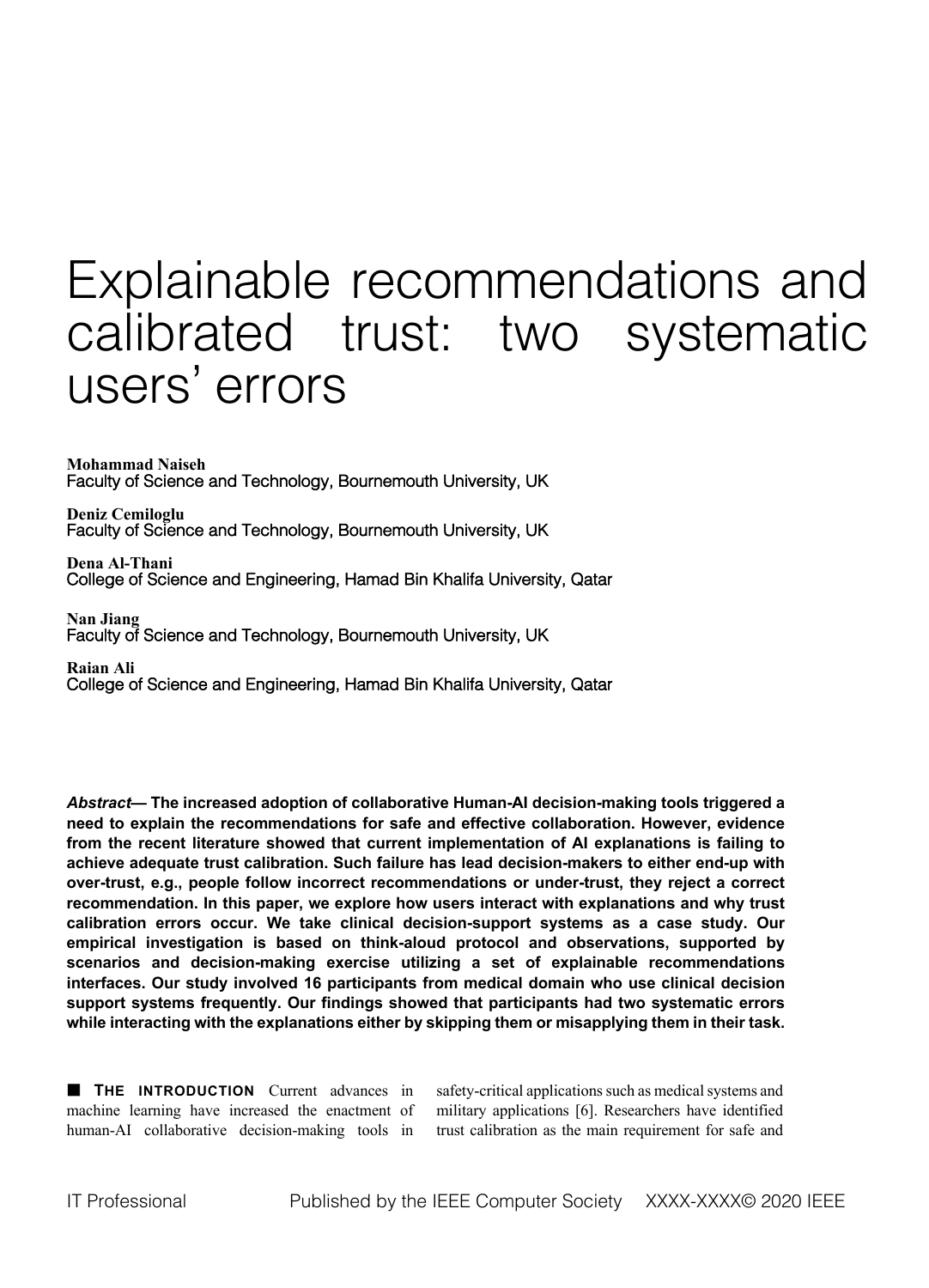responsible implementation for such tools in everyday scenarios [1,2]. Trust calibration is the process of successful judgment of the main components of trust: cognition-based trust and affect-based trust [2,3]. Trust is calibrated when the human operator can understand and adjust their level of trust to the current state of the AI [3]. This adjustment is crucial due to the dynamic and uncertain nature of AI-based applications. When users fail to manage their trust, they either end-up with over-trust, e.g., people follow incorrect recommendations or under-trust, and they reject a correct recommendation. Previous research [3] identified five primary contexts where trust calibration errors in automation occur, their reasons for occurrences and potential design solutions. Overall, trust calibration errors can happen when users do not understand the system functionality, do not know its capability, overwhelmed with the system output, lack situation awareness or feel a loss of control the system. Such faulty in design has shown critical safety issues [3].

Research in eXplainable AI (XAI) showed that augmenting AI-based recommendations by explanations can enhance trust calibration as it can give human decision-makers insights and transparency on how the AI arrived at its recommendation. Explanations are supposed to support users in developing correct mental models of the AI, identifying situations when recommendations are correct or incorrect, and mitigating trust calibration errors [1, 2, 4]. However, recent evidence suggests that explainable AI-based systems also have not improved a successful trust calibration as users' still, on average, end-up in situations where they over-trust or under-trust the AIbased recommendations [2,21]. In the context of XAI and trust calibration, previous work has typically focused on evaluating explanations in trust calibration context [21] and identifying explanations types [2] and presentation formats [23] for improved trust calibration. In general, the work often assumed that people would engage cognitively with each explanation and use its content to build a correct mental model and improve trust calibration. However, this assumption can be incorrect; humans often reluctant to engage in what they perceived as effortful behavior [24] resulting in less informed trust decisions.

Indeed, some studies demonstrated situations where explanation failed to enhance users' trust calibration, e.g., explanations were perceived as an information overload [1]. Others also related the failure of explanation to improve trust calibration errors to human behavior and cognitive biases, e.g., cognitive laziness of humans to read explanations [22]. Despite the emerging need to design effective XAI interfaces to calibrate users' trust, there is a need for more knowledge about situations and contexts in which explanations do not enable adequate trust calibration, i.e., what kind of scenarios or errors could happen in real-time.

To this end, we aim to explore people interaction behavior with explanations in Human-AI collaborative decision-making tasks. Such a knowledge would ultimately inform future design affordances and aid researchers and designers in developing effective calibrated trust XAI interfaces. In this study, we pose the following research questions:

- *How do users interact with explanations during their Human-AI collaborative decision-making task?*
- *What are those situations where users fail to calibrate their trust in the presence of explanations?*

To answer these questions, we conducted a twostage qualitative study which involved 16 participants (doctors and pharmacists) who use AI-based decisionsupport tools frequently in their clinical settings. Our results include a qualitative investigation of people interaction behavior with AI explanations that revealed two systematic users' errors, leading to trust calibration flaws and their reasons.

## 2. RESEARCH METHOD

We conducted a think-aloud protocol where participants were asked to perform Human-AI collaborative decision-making task. We then conducted follow-up interviews to gain more insights and discuss our observation on participants' experience during the task. To help our investigation, we designed an AIbased decision-support mock-up tool that is meant to support medical practitioners in classifying the prescriptions into confirmed or rejected. Prescription classification is a process that medical experts in a clinic follow to ensure that a prescription is prescribed for its clinical purpose and fit the patient profile and history. We designed the mock-up based on template and interfaces that are familiar to our participants in their everyday decision-making tasks. The scenarios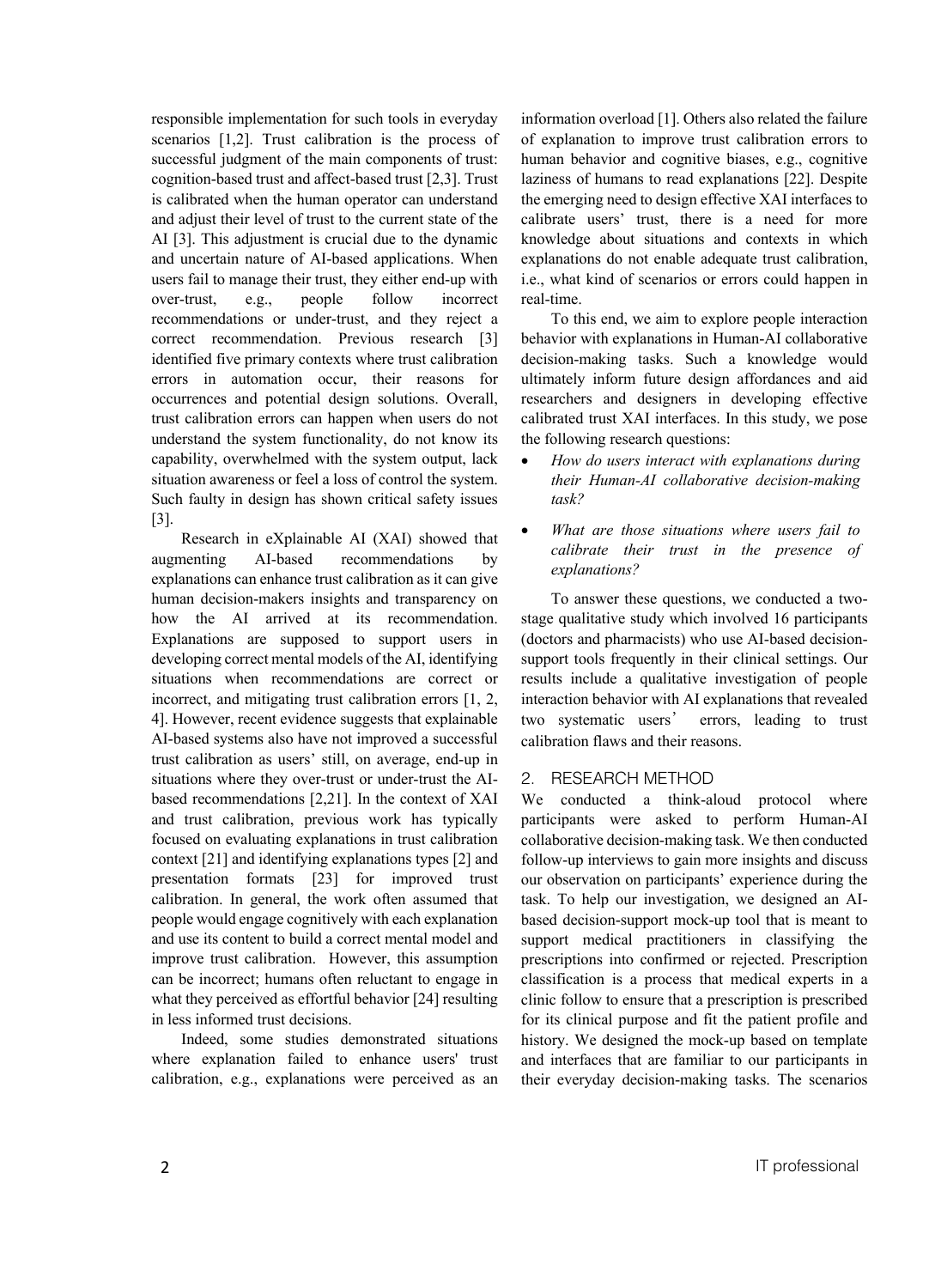simulated a diversity of conditions and explanation types that the decision-maker could face in the realworld scenarios where trust calibration errors could happen, e.g. imperfect AI recommendation due to the dynamic nature of the application. Hence, we included both correct and incorrect recommendations of each class. We chose prescription classification case study as it reflects a high-cost decision-making task performed collaboratively between the human expert and the AI. In [7], we explain more about the research method and material used.

# 2.1. RECRUITMENT AND PARTICIPANTS

We approached three hospitals in the UK by sending an email invitation and got a positive response from 16 individuals. No more participants were approached due to the fact that during the data analysis, resulted themes and codes became eventually repetitive. We followed the principles of reaching the saturation point in qualitative methods in [5]. This was a reasonable assurance that further data collection would introduce similar results and would confirm the existing themes. Details about the population are provided in Table 1. A study protocol was developed, and pilot tested with two practitioners, one medical academic and one AI expert.

| Variable | Value                           | $N = 16$ | %                       |
|----------|---------------------------------|----------|-------------------------|
| Age      | 20-30<br>$30 - 40$<br>$40 - 50$ | 5<br>4   | 31.25%<br>43.75%<br>25% |
| Gender   | Male<br>Female                  | 10<br>6  | 62.5%<br>37.5%          |
| Role     | Doctors<br>Pharmacists          | 4<br>12  | 25%<br>75%              |

6 6 4 25% 50% 18.75% 6.25%

37.5% 37.5% 25%

#### Table 1. Population details

Experience <5

Hospital A

5-10 10-15 >15

B C

## 2.2. CONSENT PROCEDURE

First, the participants were briefed about the study, verbally and through a written participant information sheet. They were then asked to sign a contest form. Participants were also asked a number of questions about themselves, such as their experience. For enhancing the validity of the collected data, we designed the study to avoid promoting participants to think about explanations and trust calibration as a main objective of the study. We initially demonstrated the study purpose, describing it as an investigation on how medical practitioners use AI-based tools in their work environment. We also mentioned that AI-based tool can explain why a recommendation has been made. Participants were told they could discontinue the study at any point. We debriefed the participants after the study about the detailed purpose of the study.

## 2.3. STUDY PROCEDURE

We gave each of our participants ten scenarios that included AI-based recommendations. Each scenario was accompanied by an explanation. We used five explanation types revealed from a recent literature review [6]: Local, Global, Example-based, Counterfactual and Confidence explanations. The scenarios presented to our participants were hypothetical scenarios designed with collaboration with a medical oncologist. We designed the scenarios to be clear, challenging and not trivial so that recommendations, explanations and trust calibration were all substantial processes. This ultimately helped to put our participants in a realistic setting: exposing to an AI-based recommendation and its explanations where trust calibration is needed and where errors in that process are possible. The 16 participants were asked to make decisions considering the patient profile, 160 completed decision-making tasks. The researcher experience. Figure 1 summarizes the study workflow.

| o mano weenstens eenstwering are paaten, promise           |
|------------------------------------------------------------|
| the recommendation and the explanations and whether        |
| to follow the AI-based recommendation if they see it as    |
| correct or reject it if they see it as incorrect. For each |
| scenario, participants were encouraged to think aloud      |
| during their decision-making process. They were asked      |
| to think freely and encouraged to make optimal             |
| decisions. Each of the participants completed ten          |
| scenarios representing two cases (correct and incorrect)   |
| of each of the five explanation classes. This resulted in  |
| 160 completed decision-making tasks. The researcher        |
| observed, audio-recorded the sessions and took notes.      |
| Finally, we invited our participants to a follow-up        |
| interview about their task and explainability              |
|                                                            |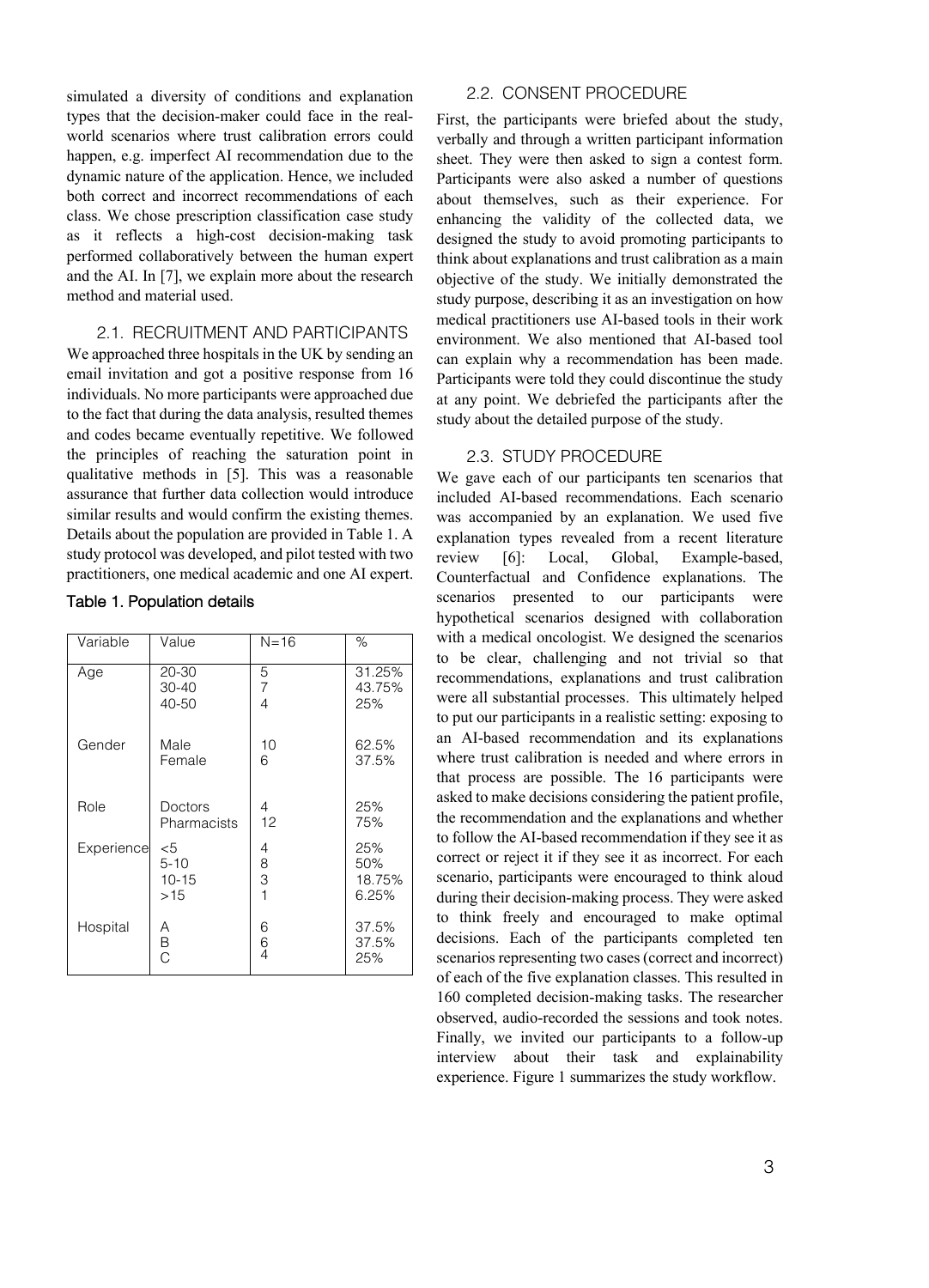

Figure 1 Study workflow for each participant

## 2.4. DATA ANALYSIS

Two sets of data were collected and used to answer our research questions in this study. The first consisted of the transcript of audio files of both of the study stages (the think-aloud and the follow-up interviews). The second is the researchers' notes, which contained their observations of participants' behavior and interaction style with the XAI interface. For qualitative data, we performed a content analysis with the Nvivo tool's support. The authors had an initial meeting where they agreed a common grounds and analysis scope and style. The analysis was mainly done by the first author. The analysis was reviewed iteratively by the others through frequent meetings which led to split, modify, discard or add categories to ensure that all responses and their contexts were well represented and categorized.

## 2.5. STRENGTHS AND LIMITATIONS

Scenarios in combination with the think-aloud approach has been shown to be valuable for gaining insight into decision-making mechanisms [8]. An additional strength of this study was the variety of explanation types used in scenarios, which triggered different responses from participants. All participants were shown the same ten scenarios. Since our sample included three different hospitals in the UK, the results are not limited to a specific practice. Furthermore, participants differed in experience, age and gender, making the sample diverse within this specific field of expertise.

Although scenarios were created to reflect daily practice, practitioners often emphasized additional steps that they would normally take before reaching a decision, such as discussing with colleagues and

meeting with patients. These options were not available in the study in which practitioners could only express their desire to know more information about the scenarios. This caused practitioners to work with their own knowledge and the available explanations instead of offering them the possibility to investigate their uncertainties. Furthermore, the think-aloud methodology does not ensure that all thoughts behind a decision are explicit. Some decision-making steps might have been applied implicitly, i.e. as a tacit knowledge [9] which might have been the case for user's interaction behavior with explanations. We tried to mitigate that through follow-up interviews. Finally, study is qualitative involving a relatively small sample and our results are yet to be tested for generalizability. Our main purpose is to shed light on important design considerations when designing XAI for calibrated trust goal. Longitudinal studies and more objective measures, possibly through experimental design, are still needed to validate our results and map them to explanation types.

#### 3. RESULTS

In this section, we report on our studies' results that are related to systematic users' errors when interacting with explanations. Through observations and thinkaloud, we investigate reasons why explanations may not improve trust calibration focusing on the cognitive dimension of trust within a sample of professionals in the medical domain. Our results indicated that for this trust facet and sample, users' errors were the main source of errors in trust calibration leading to making an incorrect decision. However, these users' errors may not be exclusive to calibrated trust design goal. In addition, such errors could also be linked to other design goals for XAI interfaces, such as perceived fairness of the AI [25] and explanation usability [26]. Our analysis showed three main themes of users' behavior: *skipping, applying* and *misapplying*. Within the scope of this paper, we only focus on *skipping and misapplying* themes that relate to errors in trust calibration in the presence of explanations. We considered an error as systematic if it happened for all explanation types. We also required that these errors crosscut all scenarios to avoid a case where an issue stems from one or a few scenarios and designs. Figure 2 shows a frequency analysis of behaviors when interacting with 160 interactions with explanation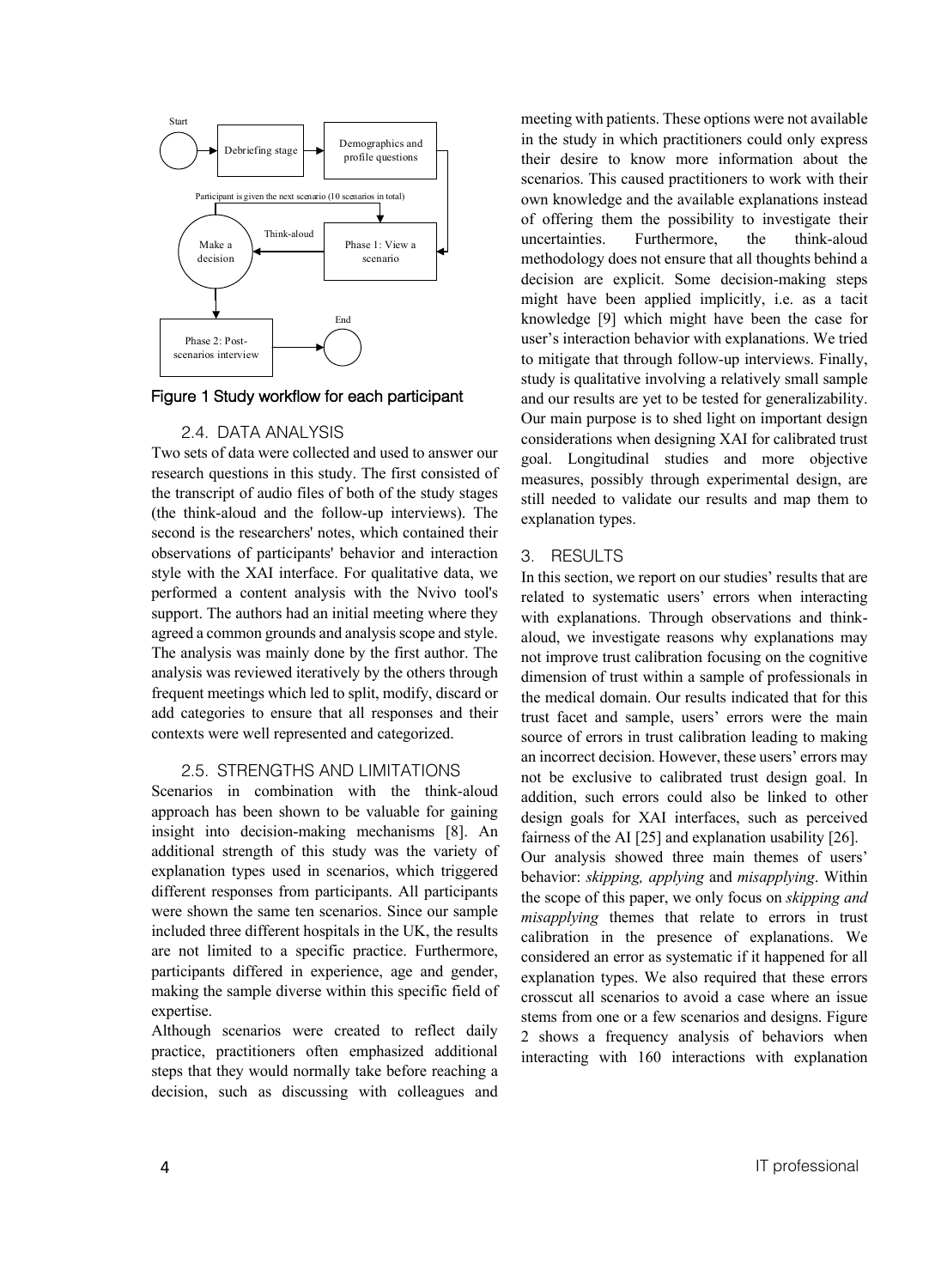interfaces and the emerged themes (ten were shown to each of 16 participants).



## Figure 2. Participants' interaction behavior with explanations.

# 3.1. SKIPPING EXPLANATIONS

Explanations might fail to support trust calibration process when they are skipped. We observed that some participants made decisions collaboratively with our AI-based decision-making tool without thoroughly reading explanations. In the following sections, we describe the main reasons for errors in the Skipping category.

*Lack of curiosity.* Curiosity describes the desire to know, learn, or experience an explanation [15]. During the study, participants showed a lack of curiosity to seek an explanation from the AI-based tool. Participants did not feel that the explanation motivated them to learn new ideas, resolve knowledge and solve problems. P5 mentioned, *"… to be honest with you, I was not really interested in reading the explanation … I mean I did not feel that could add something new to me*". Previous research showed that humans are selective when being curios to seek for explanation and depend on the context and individual characteristics [10]. For example, people might be more curious to read an explanation when the recommendation does not meet their expectations. Furthermore, in scenarios when the explanation contained too many features and information, participants' degree of curiosity was low, and participants were silent during these scenarios. Such situations led participants to skip explanations and discourage them from engaging in what they perceived as effortful processing behavior.

*Perceived goal impediment.* Participants skipped the explanations that they perceived as a goal impediment. During the study, several participants were focused on finishing the task and making decisions with an AIbased tool rather than reading the explanation. According to reversal theory [11]; individuals in a serious-minded state have a high goal orientation, while those in the playful-minded state have low goal orientation. People in high critical decision-making environments are likely to be in a serious-minded state, where additional information might be prone to be perceived as a goal impediment. Furthermore, perceived goal impediment could be relating to factors such as time constraint and multi-tasking. P12 mentioned, *"… that [explainability] experience was good in general ... but I doubt that it could work in realworld … doctors and pharmacists are too busy to validate each decision with an explanation*". Similarly, P6 added, *"… I cannot see how these explanations will work in everyday prescriptions screening*". Such interruption into users' tasks leads to psychological reactance and results in users' avoidance [12]. Previous research used the theory of psychological reactance to explain users' avoidance of online advertisement content [12]. This theory shows that people tend to be psychologically aroused when they perceive their freedom to be threatened by others. This tendency leads individuals to restore threatened freedom by reacting to the threat. In the field of communication, the theory of psychological reactance offers an explanation for why persuasive messages, including explanations, can sometimes produce odds with their intent. Humans reject or move away from a message if the message threatens or attempts to reduce his or her personal freedom of the decision. We argue that increasing users' perceived value of the explanations would make them less likely to be skipped. For instance, the explanation design might bind into regret aversion bias [13], e.g. people might become more careful in reading explanations when they are informed about a certain level of risk from skipping them.

*Redundant information* is another cause of skipping as participants mentioned that in certain scenarios, explanations contained information that is simplistic and common sense for them. For instance, P9 stated, "*The average pharmacist does not need to see all these factors that the AI is considering, some of them are just simple rules*". Also, P6 criticized Counterfactual explanation and stated, "*… mentioning the AI could change its decision if age was 29 does not consider as a useful explanation in our setting ... I mean we all*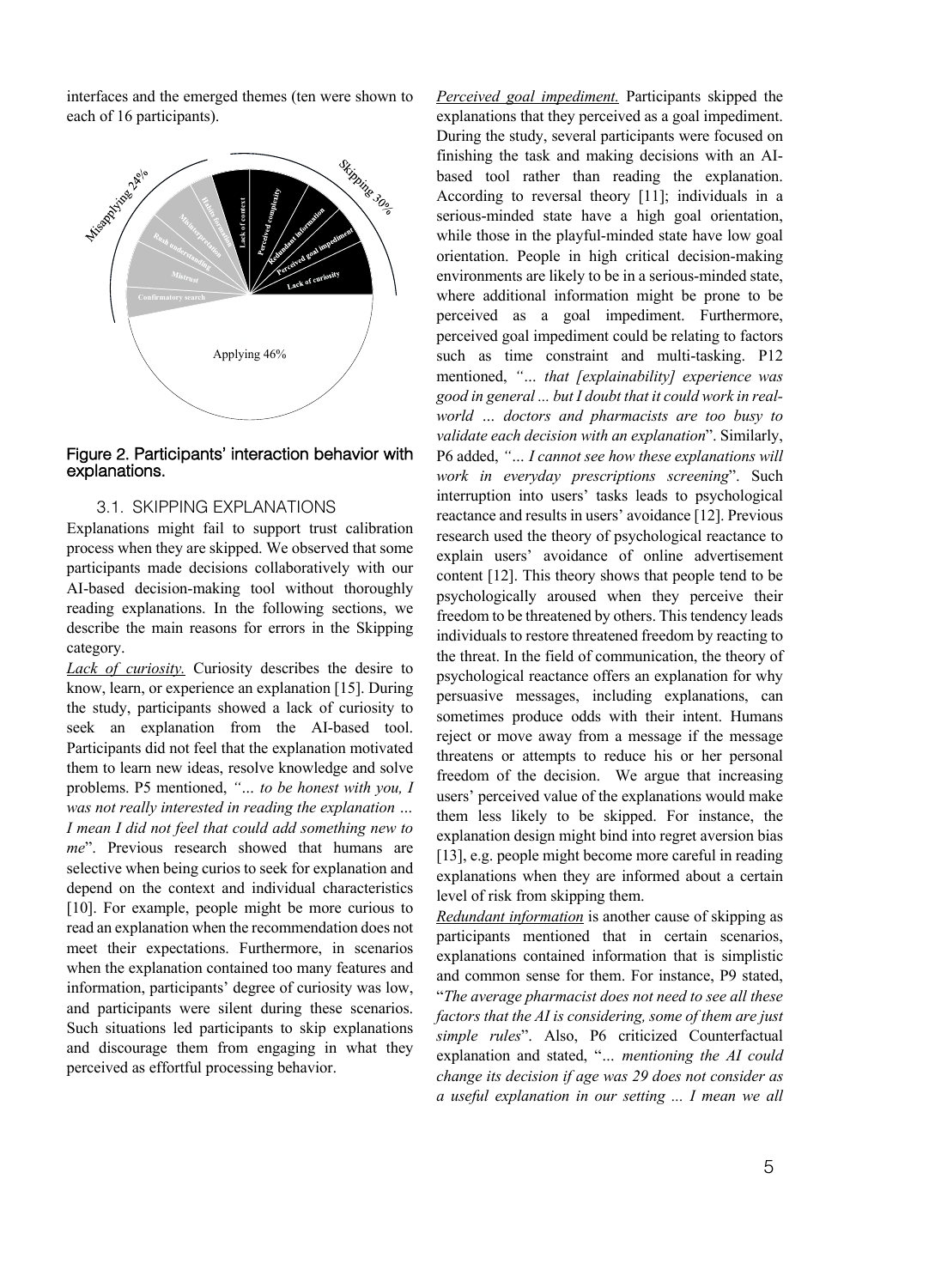*know that ... explanations should be smart enough*". Research in cognitive science and explanations showed that people tend to avoid circular and redundant explanations [14]. For example, people refuse an explanation such as "*this diet plan works because it helps people lose weight*". Such repetition of facts and no additional substantiation would make users lose their trust in explanations and even avoid further explanations. In general, people evaluate the meaningfulness of the explanations based on three main dimensions: Circularity, Relevance and Coherence [14]. To address this issue, previous research [15] proposed the theory of mind to suggest a design solution for achieving meaningful explanations to users in explainable AI applications. The research argued that intelligent agents should keep track of what has already been explained to users and evolve explanations over time. The adoption of adaptive and personalized user interfaces [1] would also be a potential solution direction. In summary, techniques to construct a user model, either explicitly or implicitly are required in future Human-AI collaborative decision-tools to avoid repetitive explanations.

*Perceived complexity.* Participants ignored explanations because they thought it would take too much time to understand them, e.g. long explanations. In contrast, shorter explanations such as Counterfactual explanation caught participants' attention. For instance, P11 ignored a Global explanation but read and engaged with Counterfactual explanation, and mentioned: "*It could be useful, but I won't bother digging what does that mean*". Participants discussed making quick judgments whether they would interact with explanations or completely skip them based on explanation length. For instance, P12 stated during Global explanation scenario, "*I would usually look for the first three or four values*". Explanations variables such as their size, number of chucks and lines showed to confuse users and made explanations less acceptable [1]. Such long explanations require more processing time and contribute to lower user satisfaction. Another factor that contributes to avoiding long explanations may involve the order in which people receive the explanations [17]. People tend to rely on information presented at the beginning when they try to form an intention to read [16]. Therefore, the order of the explanation chunks could be crucial to engage users with explanations and avoid skipping long explanations.

*Lack of context.* Participants ignored explanations that they could not contextualize to their everyday decisionmaking tasks. We found that participants were often expecting explanations to be task-centered and reflective to their domain knowledge and terminology. In a Counterfactual explanation scenario, P8 stated, "*I find this irrational, the explanation is saying the prescription would have been prescribed if the patient age is 50 … I mean patient age is not something we can change … I expected something like blood test or any other variable that we can do something about it*". Another case of skipping explanations due to lack of context when participants asked for additional contextual information in order to contextualize the explanation to their medical practice. P9, who skipped a Global explanation mentioned, "*I would like also to see correlations between patient information to judge whether this is valid information in this case*". Overall, participants were more motivated to engage with explanations that are reflective to their task characteristics rather than understanding the reasoning of the AI. User-centered iterative design with collaboration with domain experts, e.g. medical doctors, to identify task-centered explanations is needed.

### 3.2. MISAPPLYING EXPLANATIONS

Even when participant engaged with explanations and paid attention to them, we observed that they also misapplied them in their task. In the following sections, we discuss main situations that led to misapplication errors.

*Misinterpretation.* Some participants misinterpreted our presented explanations and that led to incorrect conclusions about explanations and recommendations. For example, P2, who is a pharmacist, mentioned that the AI-based tool is biased based on his interpretation of the Global explanation. The explanation in those scenarios gave a high importance value for patients' blood test in the recommendation. P2 stated: *"… so shall we screen all prescriptions only on blood results?".* Such misinterpretation led to distrust in the AI-based tool. Similarly, P9 had a false interpretation of a Confidence explanation and stated that "*44% certainty in a diagnosis is a good value*". Participants depended on their previous knowledge to interpret the available explanations, which led to building a wrong conclusion. It may be useful to accompany the AIbased tool with an onboarding feature that allows users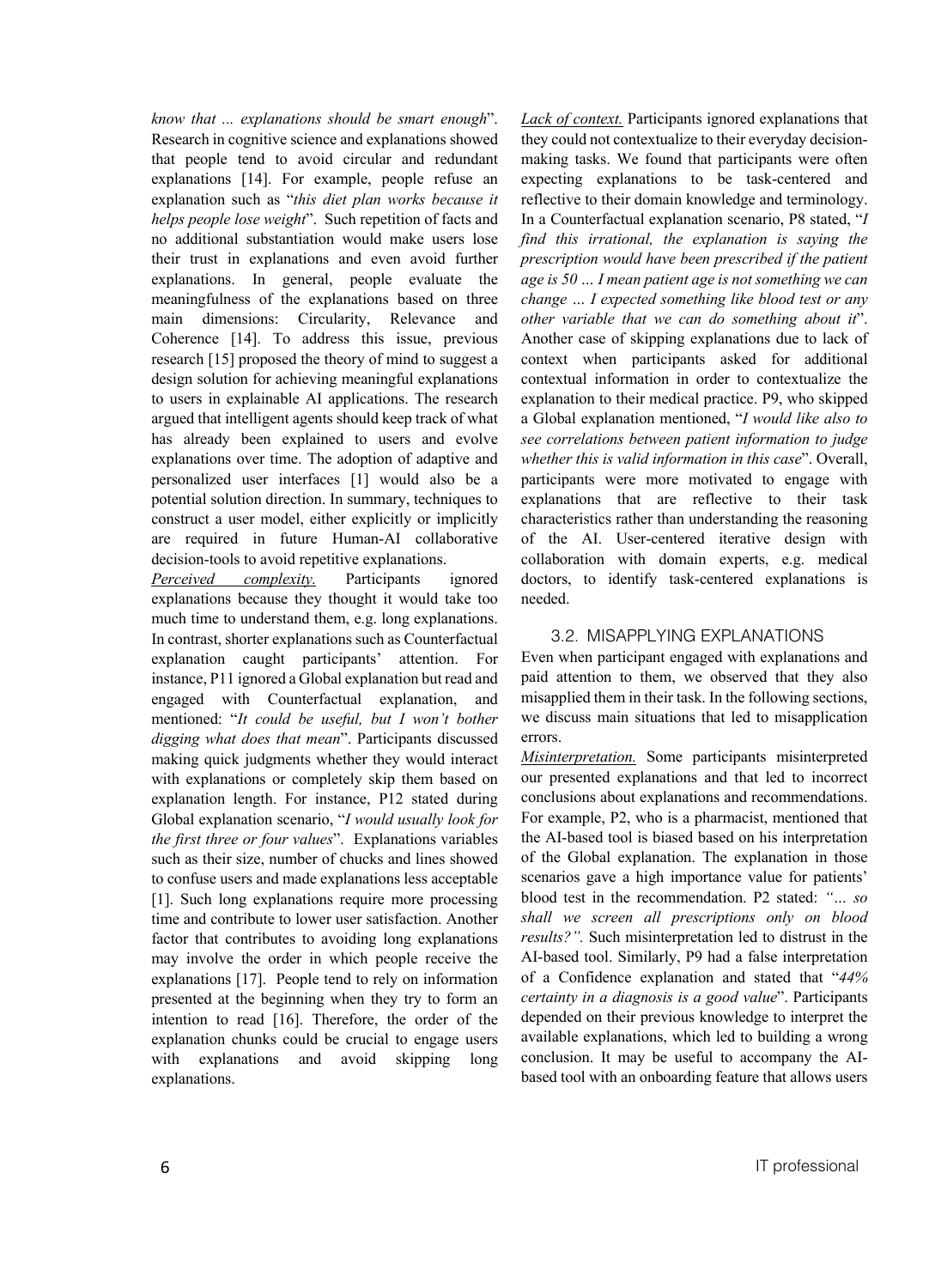to understand and familiarize themselves with explanations and their interpretations. Such a technique has been used in the literature of Human-AI interaction by Cai et al. [4] to familiarize medical practitioners with AI-based cancer prediction tool. This offered a way to aid users' in building correct mental models regarding the actual capabilities and limitations of the tool. For example, videos tutorials or FAQs could serve that goal.

*Mistrust.* Although our participants often assume that explanations are cooperative, they were also well prepared to mistrust them. Some participants felt that explanations were deceptive or untrustworthy to follow. Participants quickly assessed that explanation and voiced skepticism about the correctness and validity explanations. P8 noted, "*I am wondering if an experienced pharmacist has looked at this before*". Sometimes skepticism about the explanation content was combined with skepticism about the source of the explanation. For example, P5 wondered if Local explanation considered data coming from different hospitals, "*we have got to know which hospital this explanation covers, this could completely change my opinion about this explanation*". Our participant required several meta-information about the explanation to judge its correctness and solve mistrust issues. People might mistrust an explanation based on what they know about the motivations and abilities it sources [16]. Given the well-known phenomena in the psychology literature, addressing such suspicion in the XAI interface can be detrimental for user mistrust correction.

*Confirmatory search.* Participants did not read the full explanation and searched for information that confirmed their initial hypothesis, i.e., they were selective in what to read and rely on. When shown an Example-based explanation, P4 who is a pharmacist stated, "*Well, I would look for the examples that I've already experienced in the past*". During the study, participants did not take into consideration disconfirming their hypothesis to correct their mental model but found confirming evidence to further strengthen their hypothesis. They completed their explanation analysis with overconfidence of their initial insights and ended up with trust calibration errors. Several variables can facilitate confirmatory search tendency during the decision-making, such as the increased number of the available information, sequential information presentation, or negative mood [17]. XAI research is to look for design techniques that encourage them to read the full explanation and avoid bias.

*Rush understanding.* Participants incorrectly held a belief that they understand the explanation deeper than they actually did. This effect was obvious in the interview stage, e.g., P4 stated, "*Well in many cases I could predict how the AI work after reading the explanations in first two cases*". Likewise, P7 mentioned, *"… I would say that I have a confidence to tell how it worked*". However, they failed to answer our follow-up questions that delved into the details and conclusions. Such miscalibration of their understanding is another case of the overconfidence effect [14]. Furthermore, rush understanding could also be related to the explanation itself, e.g., being incomplete or reduced, which made it difficult to have much practice in assessing ones' own understanding. One design solution could be by slowing the users down to enable the reflection over their actions.

*Habits formation.* As job actions and decision are typically repetitive, users collaborating with an AIbased decision-making tool are prone to develop habits [19]. During the study, participants became gradually less interested in the details of an explanation and overlooked it altogether. Such behavior is associated with the development of peoples' expectations about the behavior and the performance of the environment [12]. P4 who showed similar behavior mentioned, "*I think this is similar to the previous explanation*". Such habits could damage explanation goal to support trust calibration. For instance, doctors with a successful diagnosis experience with an AI may fail to notice a minor change in the AI accuracy and the explanation output. The continuous pairing of collaborative diagnosis with positive outcome may in time cause the act to become automatic, triggering an unconscious response which is no longer linked to the explanation output [19]. Habits might be also triggered by prior interaction in a chain of responses, by environmental cues, such as time of the day or location, or by the particular internal state such as moods [12]. XAI design is to monitor such habits formations and try to prevent it, e.g., when a user agrees excessively, an adaptative design approach can change the explanation interface structure so that it triggers a fresh thinking.

## 4. DISCUSSION

One main goal of communicating explanations in Human-AI collaborative decision-making is to enhance the trust calibration process. This study has examined the role of explainability in enhancing Human-AI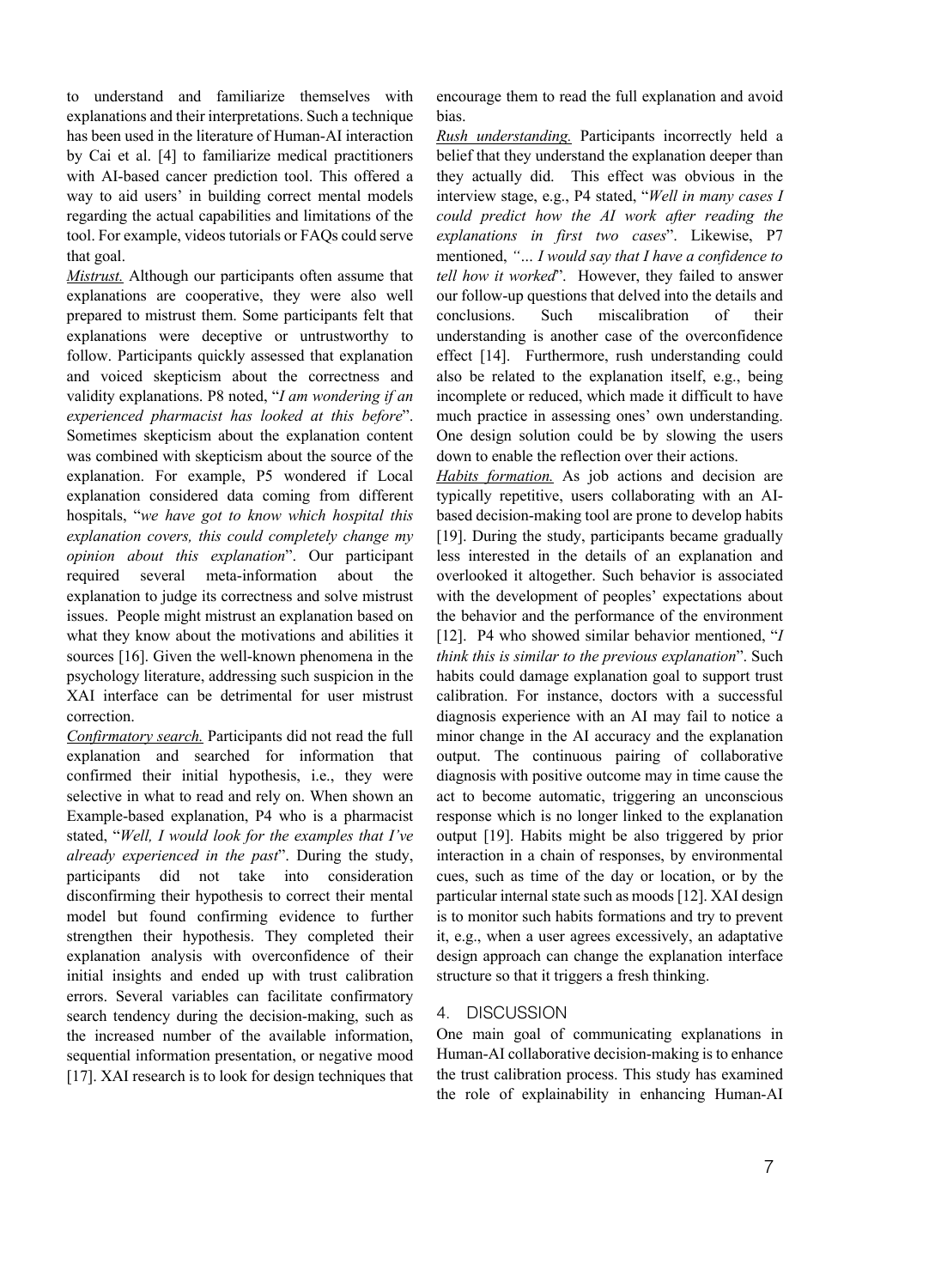collaborative decision-making and trust calibration process in particular. One of the key findings is that explanations failed to support users in their trust calibration process due to two primary users' errors: skipping and misapplying. We argue that building XAI interfaces that consider these errors and develop design constraints to limit them can support the explanation goal of enhancing trust calibration. For instance, we observed a high frequency of skipping explanations when participants perceived explanations as an impediment to their task. As a corollary, a design that fits the explanation in the task workflow can limit such errors and may support the trust calibration process as users would read the explanation and understand the AI reasoning.

Also, the relationship between failing to calibrate trust and user errors could be further investigated through the lens of human decision-making processes. According to the Elaboration Likelihood Model (ELM), humans process information in two different routes: a central route in which information processing is slow and reflective and a peripheral route in which information processing is fast and relies on mental shortcuts [18]. It has been suggested that individuals have the disposition to use the peripheral route as it saves time and effort and this type of processing is especially relevant to medical settings where time constraints exist. While mental shortcuts are usually effective in decision-making, their unconscious and automatic nature make them prone to cognitive biases. Overall, implementing AI-supported decision-making tools with explanations could be a way of mitigating biases that the people might have in their everyday decision-making tasks as such explanations could activate central route processing [15]. However, human biases could also influence the processing of explanations and this can lead decision-makers to either end-up with under-trust or over-trust. For example, under-trust may result from anchoring bias when participants look at only salient features of AI explanations and consequently judge the quality of information to be untrustworthy. Similarly, over-trust may result from confirmation bias as mentioned before when participants favor explanations that are consistent with their initial hypothesis. In this light, the presentation of explanations has the risk of further reinforcing biases that decision-makers may already have. This highlights the necessity to address cognitive biases in the design of explanations.

Finally, either skipping or misapplying explanations could be resulted from the fact that participants did not seek an explanation. Such behavior limited users' learning process of the AI reasoning and its underlying logic, so their trust was not calibrated. It has been found that despite the availability of explanations, people might utilize a small amount of them or avoid seeking explanations, even when they need them [30]. Thus, if the goal of explanations is to calibrate users' trust, effective explanation seeking behavior may contribute to improving users' learning and trust calibration processes. Our results pose a new requirement for XAI interfaces to focus, especially at the earlier stage of interacting with the AI, on increasing explanation-seeking behavior. This could be potentially implemented by applying principles of persuasive design [27] and persuasive learning [20], e.g., showing users' level of knowledge about the AI.

#### 5. CONCLUSION

Designing explanations for trust calibration has been identified as one of the main goals for safe and effective AI-supported decision-making tools. However, it is often remaining unclear in the literature why explanations were not always supporting users' in their trust calibration. This motivated our work to explore how people interact with explanations in their Human-AI collaborative decision-making task. We focused on particular situations where explanations did not effectively support users to calibrate their trust. As a general conclusion, explainability for trust calibration might conflict with usability: trust calibration require extra efforts from the users, e.g. read and interact with the explanation. Thus, integrating explanations in Human-AI collaborative decision-making environments needs to analyze and explore the costs and benefits of favoring between explainability and usability.

#### ACKNOWLEDGMENTS

This work is funded by iQ HealthTech and Bournemouth university PGR development fund.

## $\blacksquare$  REFERENCES

1. Naiseh, M., Jiang, N., Ma, J. and Ali, R., 2020, April. Personalising Explainable Recommendations: Literature and Conceptualisation. In World Conference on Information Systems and Technologies (pp. 518-533). Springer, Cham.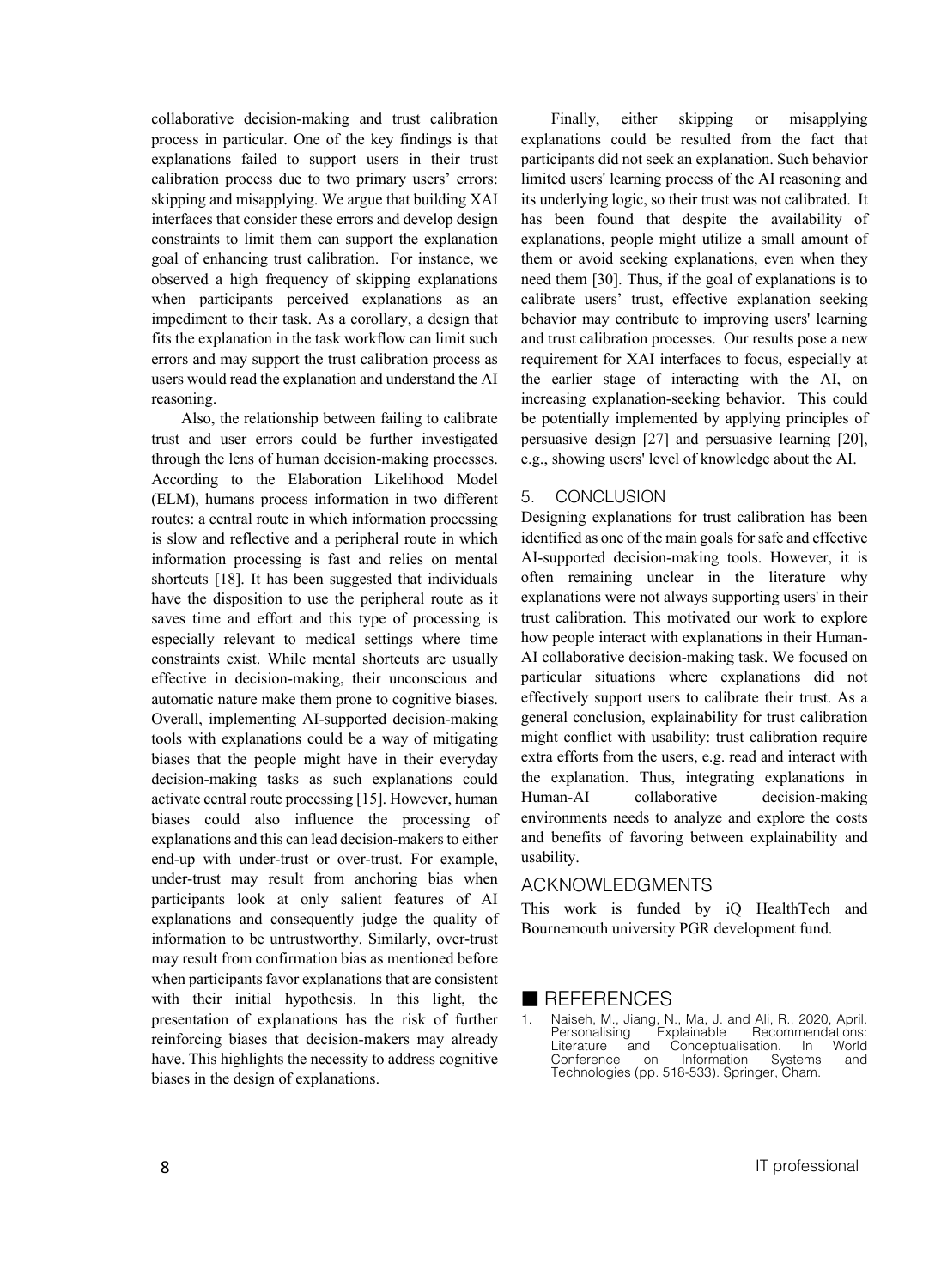- 2. Zhang, Y., Liao, Q.V. and Bellamy, R.K., 2020, January. Effect of confidence and explanation on accuracy and trust calibration in AI-assisted decision making. In Proceedings of the 2020 Conference on Fairness, Accountability, and Transparency (pp. 295- 305).
- 3. Lee, J.D. and See, K.A., 2004. Trust in automation: Designing for appropriate reliance. Human factors, 46(1), pp.50-80.
- 4. Cai, C.J., Winter, S., Steiner, D., Wilcox, L. and Terry, M., 2019. " Hello AI": Uncovering the Onboarding Needs of Medical Practitioners for Human-AI Collaborative Decision-Making. Proceedings of the ACM on Human-computer Interaction, 3(CSCW), pp.1-24.
- 5. Faulkner, S. L., & Trotter, S. P. (2017). Data saturation. In J. Matthes, C. S. Davis, & R. F. Potter (Eds.), The international encyclopedia of communication research methods (pp. 1–2). Hoboken, NJ: John Wiley & Sons.
- 6. Arrieta, A.B., Díaz-Rodríguez, N., Del Ser, J., Bennetot, A., Tabik, S., Barbado, A., García, S., Gil-López, S., Molina, D., Benjamins, R. and Chatila, R., 2020. Explainable Artificial Intelligence (XAI): Concepts, taxonomies, opportunities and challenges toward responsible AI. Information Fusion, 58, pp.82- 115.
- 7. M Naiseh, Explainable Recommendations and Calibrated Trust Research Protocol., 2021, In Trust - Research Protocol., 2021,<br>Technical Report, Bournemouth University, 35306, http://eprints.bournemouth.ac.uk/35306/
- 8. Wolcott, M.D. and Lobczowski, N.G., 2020. Using cognitive interviews and think-aloud protocols to understand thought processes. Currents in Pharmacy
- Teaching and Learning. 9. Howells, J., 1996. Tacit knowledge. Technology analysis & strategic management, 8(2), pp.91-106.
- 10. Wrobel, G.M., Grotevant, H.D., Samek, D.R. and Korff, L.V., 2013. Adoptees' curiosity and informationseeking about birth parents in emerging adulthood: Context, motivation, and behavior. International journal of behavioral development, 37(5), pp.441-450.
- 11. Apter, M., 1997. Reversal theory: what is it? PSYCHOLOGIST-LEICESTER-, 10, pp.217-220. 12. Van Doorn J, Lemon K N, Mittal V, Nass S, Pick D,
- Pirner P, Verhoef P C. (2010). Customer Engagement Behavior: Theoretical Foundations and Research Directions. Journal of Service Research, 13(3): 253- 266.
- 13. Caraban, A., Karapanos, E., Gonçalves, D. and Campos, P., 2019, May. 23 ways to nudge: A review of technology-mediated nudging in human-computer interaction. In Proceedings of the 2019 CHI Conference on Human Factors in Computing Systems (pp. 1-15).
- 14. Keil, F.C., 2006. Explanation and understanding. Annu. Rev. Psychol., 57, pp.227-254.
- 15. Miller, T., 2019. Explanation in artificial intelligence: Insights from the social sciences. Artificial Intelligence, 267, pp.1-38.
- 16. Oppenheimer DM. Spontaneous discounting of availability in frequency judgment tasks. Psychol Sci. 2004; 15:100–5.
- 17. Fischer, P., Schulz-Hardt, S. and Frey, D., 2008. Selective exposure and information quantity: how different information quantities moderate decision makers' preference for consistent and inconsistent information. Journal of personality and social psychology, 94(2), p.231.
- 18. Evans, J. S. B., 2008. Dual-processing accounts of reasoning, judgment, and social cognition. Annu. Rev. Psychol., 59, 255-278.
- 19. Wood, W., and Rünger, D., 2016. Psychology of habit. Annual review of psychology, 67.
- 20. Aleven, V., Stahl, E., Schworm, S., Fischer, F. and Wallace, R., 2003. Help seeking and help design in

interactive learning environments. Review of educational research, 73(3), pp.277-320.

- 21. Bussone, A., Stumpf, S. and O'Sullivan, D., 2015, October. The role of explanations on trust and reliance in clinical decision support systems. In 2015 international conference on healthcare informatics (pp. 160-169). IEEE.
- 22. Wagner, A.R. and Robinette, P., 2021. An explanation is not an excuse: Trust calibration in an age of transparent robots. In Trust in Human-Robot Interaction (pp. 197-208). Academic Press. 23. Tomsett, R., Preece, A., Braines, D., Cerutti, F.,
	- Chakraborty, S., Srivastava, M., Pearson, G. and Kaplan, L., 2020. Rapid trust calibration through interpretable and uncertainty-aware AI. Patterns,  $1(\vec{4})$ , p.100049.
- 24. Wouter Kool and Matthew Botvinick. 2018. Mental labour. Nature human behaviour 2, 12 (2018), 899– 908.
- 25. Schmitt, N., Oswald, F.L., Kim, B.H., Gillespie, M.A. and Ramsay, L.J., 2004. The impact of justice and self-serving bias explanations of the perceived fairness of different types of selection tests. fairness of different types of selection tests. International Journal of Selection and Assessment, 12(1‐2), pp.160-171.
- 26. Narayanan, M., Chen, E., He, J., Kim, B., Gershman, S. and Doshi-Velez, F., 2018. How do humans understand explanations from machine learning systems? an evaluation of the human-interpretability of explanation. arXiv preprint arXiv:1802.00682.
- 27. Oinas-Kukkonen, H. and Harjumaa, M., 2009. Persuasive systems design: Key issues, process model, and system features. Communications of the Association for Information Systems, 24(1), p.28.

Mohammad Naiseh is a PhD candidate at the Department of Computing and Informatics, Human-Computer Interaction group, Bournemouth University, Poole, UK. His research interests include Explainable AI and Human-Computer Interaction.

Deniz Cemiloglu is a PhD candidate at the Department of Computing and Informatics, Bournemouth University, UK. Her research interests include digital addiction and responsibility by design.

Dena Al-Thani is an assistant professor at the Information and Computing Technology Division, College of Science and Engineering, Hamad Bin Khalifa University, Qatar. Her research interests include human-computer interaction, inclusive design, accessibility and e-health.

Nan Jiang is an Associate Professor at the Computing and Informatics, Bournemouth University, UK. His primary research field is Human Computer Interaction (HCI). He is mainly interested in developing novel usability evaluation methods for emerging technologies and needs.

Raian Ali is a Professor at the Information and Computing Technology Division, College of Science and Engineering, Hamad Bin Khalifa University, Qatar. His research focuses on the inter-relation between technology design and social requirements